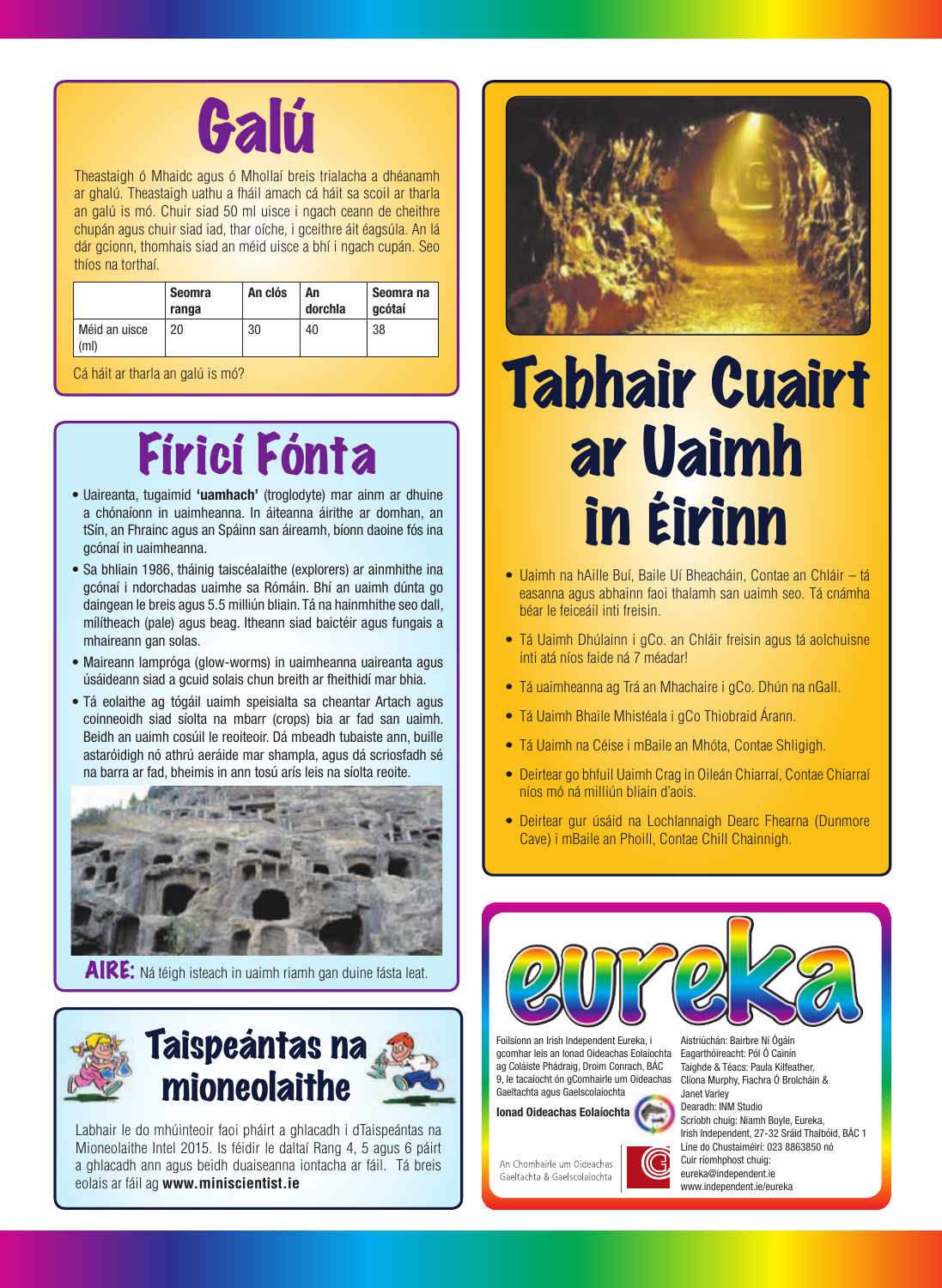

Buaiteoir 2005 – Gradam Domhanda an Léitheora Óig – *Cumann Domhanda na Nuachtán (WAN)*  Imleabhar 11, Eagrán 30, 03 Meitheamh 2015



Ní daoine fásta amháin i gcónaí a dhéanann fionnachtana (discoveries) tábhachtacha eolaíochta. Os cionn céad bliain ó shin, bhí cailín beag Spáinneach ag taiscéaladh uaimheanna (exploring caves) lena hathair. Nuair a chuaigh sí isteach in uaimh, chonaic sí go raibh ealaín ar na ballaí. Níor thuig sí ag an am go raibh sí tar éis teacht ar shamplaí den phéintéireacht is sine ar domhan – péintéireacht (prehistoric) in uaimh in aice le hAlta Mira sa Spáinn. Cheap roinnt de na daoine fásta gurbh ealaín bhréige (hoax) í,

ach go luath ina dhiaidh sin, tháinig daoine ar an sórt céanna péintéireachta in uaimheanna eile sa Spáinn agus sa Fhrainc. Bhí a fhios acu ansin go raibh an ealaín seo an-sean ar fad. Thosaigh eolaithe ag déanamh staidéir ar loirg choise (footprints), ar chnámha agus ar **f**h**ioghual**  (charcoal) a bhí sna huaimheanna in Alta Mira. Fuair siad amach go raibh an ealaín os cionn 20,000 bliain d'aois.

Ó thús aimsire, fuair daoine agus ainmhithe foscadh in uaimheanna. Ó tháinig an cailín óg sin ar na huaimheanna

in Alta Mira, rinne daoine fionnachtana tábhachtacha eile. Mí Dheireadh Fómhair seo caite, fuair eolaithe agus seandálaithe (archaeologists) péintéireacht d'ainmhithe fiáine agus marcanna láimhe ar bhallaí uaimheanna san Indinéis. Deir na saineolaithe (experts) sin go bhfuil siad, ar a laghad, 35,000 bliain d'aois. Ní fíos an bhfuil aon phéintéireacht eile ar domhan atá níos sine ná sin.

**Uaimheolaíocht** an t-ainm a thugaimid ar staidéar eolaíoch ar uaimheanna. Mar chuid

de, bheadh staidéar á dhéanamh ar ainmhithe a chónaíonn in uaimheanna, m.sh. ialtóga (bats), éisc, **salamandair**, feithidí agus damháin alla. Caitheann roinnt de na hainmhithe seo (na hialtóga, mar shampla) cuid dá saol lasmuigh den uaimh ach ní fhágann roinnt eile an uaimh riamh. **Uaimhbheathaigh** (troglobites) an t-ainm a thugaimid ar na hainmhithe seo. Go minic, ní bhíonn dath orthu ná súile acu. Ní bhíonn péintéireacht

le feiceáil i ngach uaimh, ach bíonn rudaí suimiúla iontu go minic. Fásann

cuaillí (posts) aisteacha in uaimheanna. Tugaimid **aolchuisní** (stalactites) agus **aolchoinnle** (stalagmites) orthu. Uaireanta, bíonn cnámha ainmhithe iontu freisin, ainmhithe atá **imithe in éag** (extinct) – ainmhithe a fuair foscadh fadó sna huaimheanna. Is breá le roinnt daoine uaimheanna agus téann siad ag **uaimheadóireacht** (caving/potholing) mar chaitheamh aimsire. B'fhéidir go mbeidh deis agat, i rith an tsamhraidh, cuairt a thabhairt ar cheann de na huaimheanna in Éirinn atá ar oscailt go poiblí.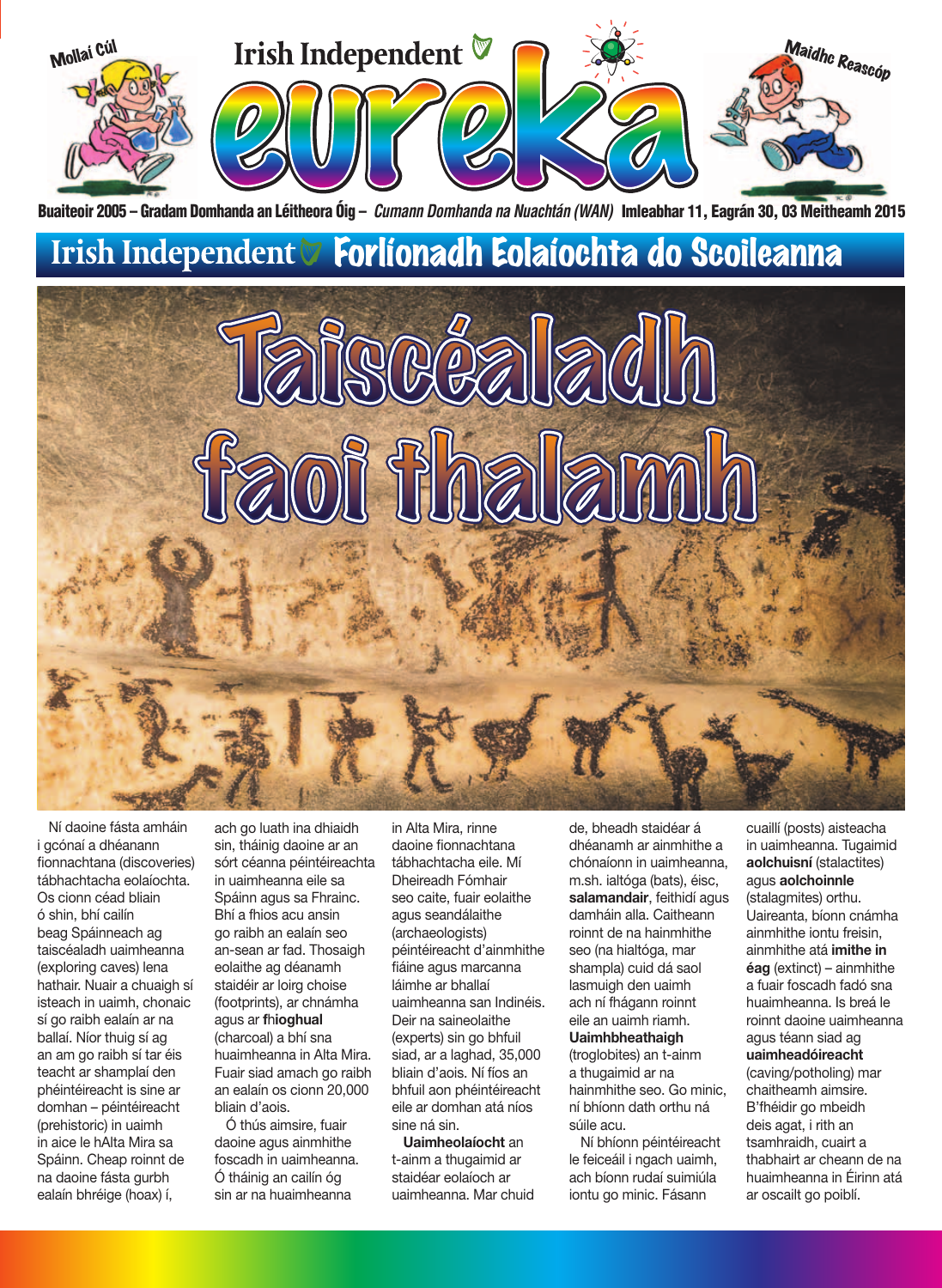

Tógann sé tréimhse an-fhada go deo – na milliúin bliain - chun uaimheanna a chruthú i gcarraigeacha! Go minic, bíonn uaimheanna i gcarraigeacha **aolchloiche** (limestone) mar tá aolchloch níos boige ná formhór na gcarraigeacha eile. Creimeann (wears away) uisce báistí an aolchloch diaidh ar ndiaidh. Nach ait go gcreimfeadh uisce rud chomh crua le carraig? Ach tá uisce báistí beagáinín **aigéadach** (acidic) agus nuair a thiteann sé ar aolchloch ar feadh na mílte bliain, ídíonn (wears away) sí an chloch. De réir a chéile, éiríonn na gáganna (cracks) níos mó go dtí go mbíonn poill mhóra (uaimheanna) san aolchloch.

Tugaimid **'carbónáit chailciam'** (calcium carbonate) mar ainm ar an gceimiceán is mó atá in aolchloch. Is é seo an ceimiceán céanna atá i mblaosc uibhe. Féach cad a tharlaíonn nuair a mheascaimid aigéad (m.sh. fínéagar) le carbónáit chailciam.



- ★ Blaosc uibhe
- ★ Fínéagar
- ★ Dhá phróca nó dhá bhabhla
- ★ Scannán cumhdaithe

#### **TREORACHA:**

- **1.** Cuir píosa den bhlaosc uibhe sa dá bhabhla.
- **2.** Clúdaigh an bhlaosc i mbabhla amháin le fínéagar.
- **3.** Clúdaigh an dá bhabhla le scannán cumhdaithe.
- **4. Tuar** cad a tharlóidh don bhlaosc thar chúpla lá.
- **5.** Bain triail as. An raibh an ceart agat?

Seans go bhfuil tú ag rá leat féin go bhfuil fínéagar i bhfad níos aigéadaí ná uisce báistí. Tá an ceart agat. Tá uisce báistí beagáinín aigéadach ar aolchloch, ach tar éis na mílte míle bliain ag titim ar an aolchloch, beidh an tionchar céanna ag an uisce báistí agus a bhí ag an bhfínéagar ar an mblaosc uibhe.

#### **SMAOINIGH AIR SEO:**

Ainmnigh roinnt aigéad eile atá sa bhaile nó ar fáil in ollmhargadh. An oibreodh siad chomh maith céanna le fínéagar? Déan imscrúdú le fáil amach.

## **Cnfomhafocht**

# Sa dorchadas

Tá sé deacair an saol a shamhlú gan solas. Fiú san oíche, bíonn roinnt solais againn. Is annamh (rare) a bhímid i ndorchadas iomlán. Ach thíos go domhain in uaimh, áit a mbíonn mianadóirí (miners) ag obair, bíonn sé an-dorcha go deo.

Cad is féidir leat a fheiceáil sa dorchadas? Déan uaimh bheag agus faigh amach cad a tharlaíonn nuair a bhíonn sé dubh dorcha.

#### **BUNÁBHAIR:**

- ★ Bosca mór cairtchláir a bhfuil clúdach air. Bheadh bosca bróg oiriúnach.
- ★ Páipéar síprise (crepe) dubh nó éadach dubh chun an bosca a líneáil (más mian leat)
- ★ Siosúr
- ★ Feadán cairtchláir a bheidh ar an méid chéanna leis an bpoll a ghearrfaidh tú
- ★ Rudaí éagsúla, m.sh. píosaí daite Lego, le cur sa bhosca

#### **TREORACHA:**

- **1.** Gearr poll ciorclach ag barr an bhosca agus sleamhnaigh an feadán isteach ann. Bí cinnte go bhfuil sé docht (tight) agus nach bhfuil aon bhearna thart air a ligfidh solas isteach.
- **2.** Más mian leat, is féidir leat an bosca a líneáil le páipéar/éadach dubh.
- **3.** Cuir rud amháin sa bhosca ná lig do do chara tú a fheiceáil á dhéanamh seo. Cuir an clúdach ar an mbosca.
- **4.** Iarr ar do chara féachaint isteach tríd an bhfeadán.
- **5.** An féidir leis/léi a insint duit cad atá sa bhosca agus cén dath é?
- **6.** Cén fáth? Déan é seo a phlé le do mhúinteoir agus do chairde.

#### **SMAOINIGH AIR SEO:**

Dá gcuirfeá scáthán beag, bonn lonrach (shiny coin) nó píosa scragaill (foil) sa bhosca, an ndéanfadh sé aon difríocht?

Is as an gcupán sa seomra ranga is mó a d'imigh an t-uisce. Mar sin, tharla formhór an ghalaithe sa seomra ranga.